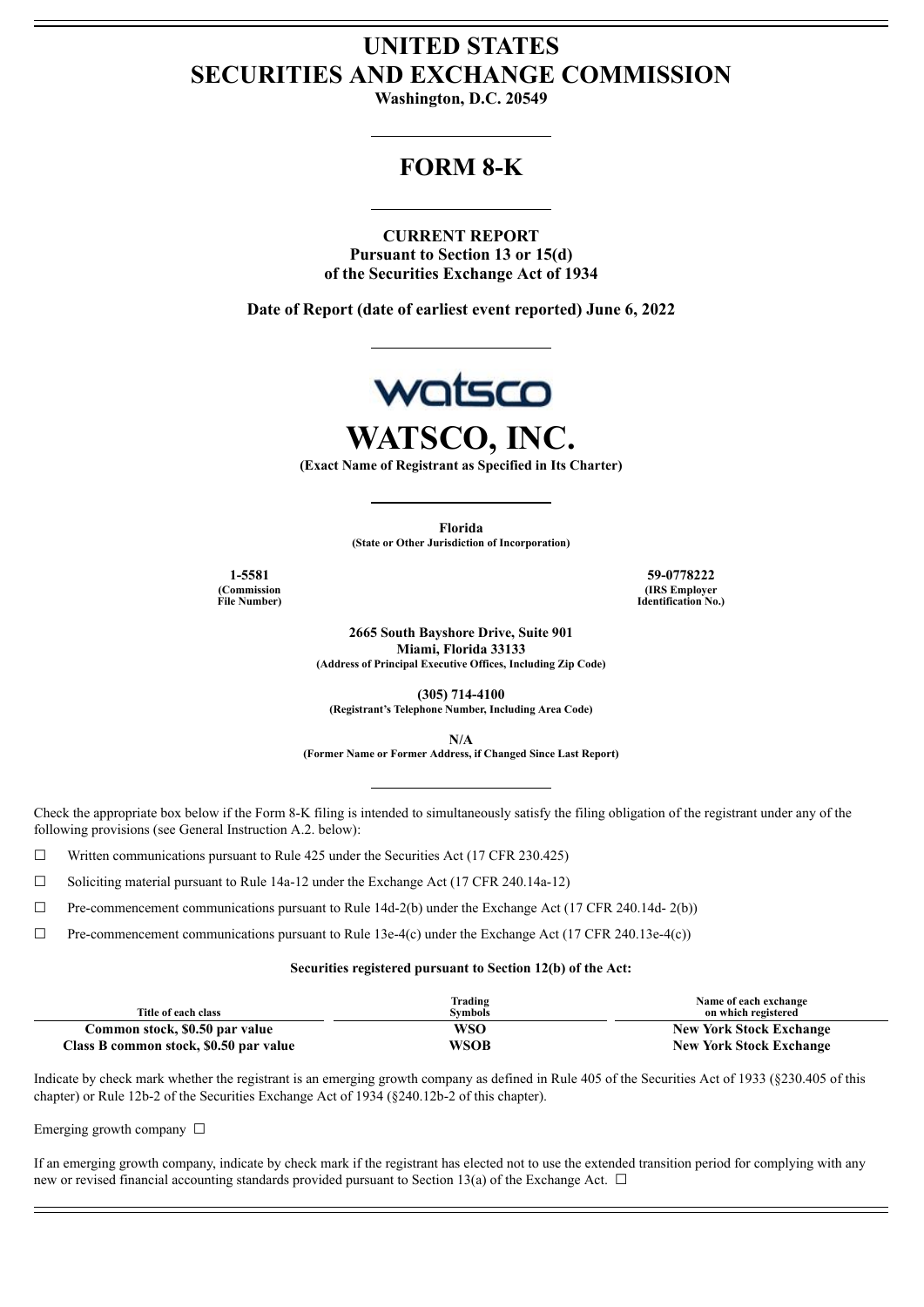### **Item 5.07. Submission of Matters to a Vote of Security Holders.**

Watsco, Inc., a Florida corporation (the "Company"), held its Annual Meeting of Shareholders (the "Annual Meeting") on June 6, 2022. The final voting results for the proposals submitted to a vote of the Company's shareholders at the Annual Meeting are as follows:

Proposal 1. As set forth in the table that follows, (1) election of three directors to serve as Common stock directors by Common shareholders voting as a single class and (2) election of two Class B Common stock directors by Class B Common shareholders voting as a single class:

| <b>Votes</b><br>Broker Non-<br>Withheld<br>Term<br>Votes<br>Votes For |
|-----------------------------------------------------------------------|
|                                                                       |
| 2023<br>1,205,606<br>27,916,932<br>1,579,713                          |
| 2024<br>28,777,896<br>344,642<br>1,579,713                            |
| 2025<br>28,047,328<br>1,075,210<br>1,579,713                          |
|                                                                       |
| 2025<br>53,928,850<br>103,290<br>831,790                              |
| 2025<br>53,940,570<br>831,790<br>91,570                               |
|                                                                       |

Proposal 2. Approval of a non-binding advisory resolution regarding the compensation of the Company's named executive officers. The combined vote of the Company's Common and Class B common stock was as follows:

| Votes For  | Votes Against | Abstentions | <b>Broker Non-Votes</b> |
|------------|---------------|-------------|-------------------------|
| 78.435.876 | .625.604      | 93.198      | .411.503                |

Proposal 3. Ratification of the appointment of KPMG LLP as the Company's independent registered public accounting firm for the 2022 fiscal year. The combined vote of the Company's Common and Class B common stock was as follows:

| Votes For                 | Against<br>Votes | Abstentions      | Non-Votes<br>Broker |
|---------------------------|------------------|------------------|---------------------|
| $\sim$<br>QΕ<br>$\bullet$ | 108              | .08 <sup>7</sup> | ____                |